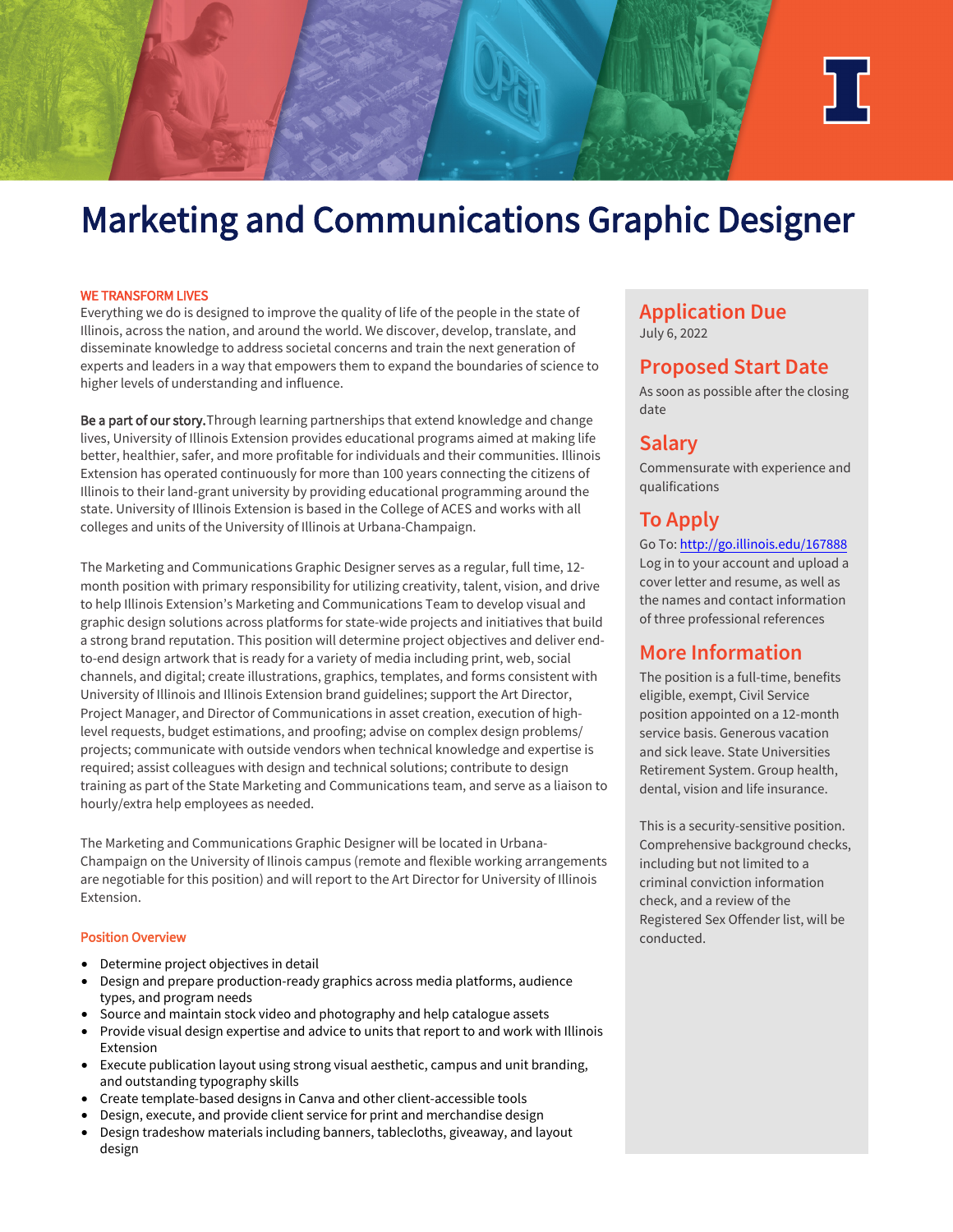- Construct creative campaign concepts
- Create high-level program branding and event and initiative-based branding with distinct personality but in keeping with the campus and unit branding
- Design for websites and build strong relationships with the IT/web team
- Provide basic video editing and supporting the Art Director on video and photo projects
- Research Emerging Trends and Propose New Strategies
- Other duties as assigned

#### **Qualifications**

#### Required:

- Bachelor's degree in marketing, business administration, communications, public relations, or a closely related field.
- Two years of professional work experience in marketing, public relations, communications, brand management, or a related professional area. Demonstrated graphic design experience.

#### Preferred:

- Bachelor's degree in design.
- Three to five years of graphic design experience, including as part of a team. Experience evaluating accessibility issues.

#### Knowledge, Skills, and Abilities:

• Advanced skills in current design software including Adobe Creative Cloud; proficiency for web interface and user experience design; familiarity with University of Illinois and Illinois Extension; video, photography, and animation skills; Ability to translate complex ideas into creative visual solutions; Strong interpersonal communication skills; Adept layout composition and mechanical skills to produce files for print and digital channels; Strong understanding of printing processes and typography; Strong organizational skills and a thorough knowledge of all aspects of print and digital production; Curiosity, flexibility, and commitment to creative thinking are all preferred.

#### Environmental Demands

To perform the functions of this position, the employee will be required to perform work both within an office and outside in the communities that are served, and must have the capability to travel from one location to the other in a timely fashion. A valid driver's license is preferred. Employee is responsible for securing personal transportation. Some work will be required during evenings and/or weekends. When working, the employee may be exposed to a variety of environmental factors to include, but not limited to, hot or cold weather, exposure to noise and allergens, and uneven ground. In performing the functions of this position, the employee may be subjected to various mental and physical demands as well to include, but not limited to, independently traveling to and performing work at different locations, lifting and moving items that may occasionally weigh up to forty (40) pounds and frequently weigh up to twenty (20) pounds, and twisting, pushing and pulling movements.

#### Application Procedure

Applications must be received by July 6, 2022. Apply for this position using the "Apply for Position" butto[n \(https://go.illinois.edu/167888\). If](https://go.illinois.edu/167888) you have not applied before, you must create your candidate profile at http://jobs.illinois.edu. If you already have a profile, you will be redirected to that existing profile via email notification. Please be sure to address how you meet each requirement of the position in your cover letter and/or resume. To complete the application process:

*The University of Illinois conducts criminal background checks on all job candidates upon acceptance of a contingent offer.*Convictions are not a bar to employment. The University of Illinois System requires candidates selected for hire to disclose any documented finding of sexual misconduct or sexual harassment and to authorize inquiries to current and former employers regarding findings of sexual misconduct or sexual harassment. For more information, [visit Policy on Consideration of](https://www.hr.uillinois.edu/cms/One.aspx?portalId=4292&pageId=1411899)  Sexual Misconduct in Prior Employment. The University of Illinois must also comply with applicable federal export control laws and regulations and, as such, reserves the right to employ restricted party screening procedures for applicants.

As a qualifying federal contractor, the University of Illinois System uses E-Verify to verify employment eligibility.

The University of Illinois is an Equal Opportunity, Affirmative Action employer that recruits and hires qualified candidates without regard to race, color, religion, sex, sexual orientation, gender identity, age, national origin, disability or veteran status. For more information, visit [http://go.illinois.edu/EEO.](http://diversity.illinois.edu/discrimination-and-harrassment-prevention.html)

University of Illinois faculty, staff and students are required to be fully vaccinated against COVID-19. If you are not able to receive the vaccine for medical or religious reasons, you may seek approval for an exemption in accordance with applicable University processes.